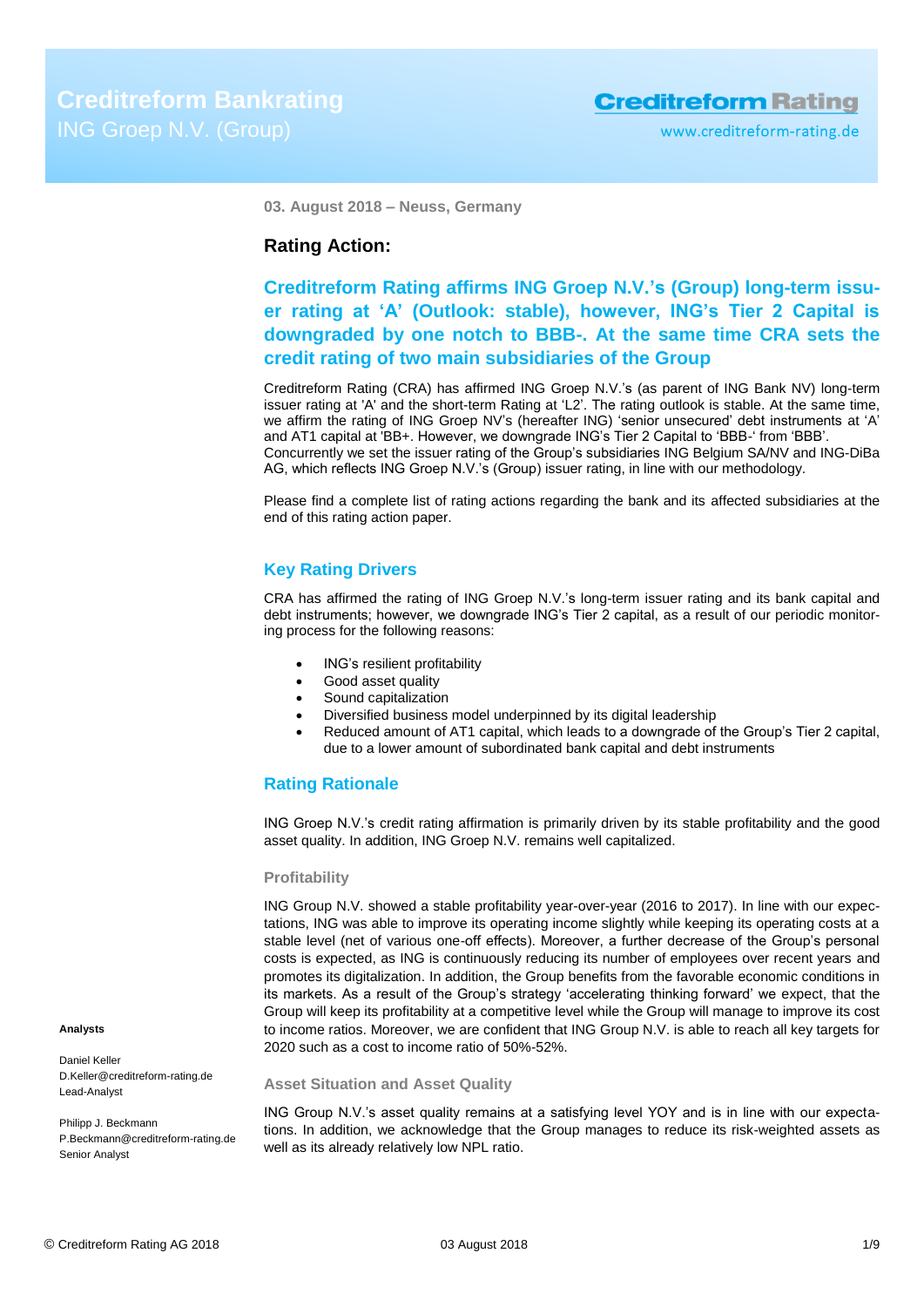**Refinancing and Capital Quality**

Overall, the Group's capitalization is sufficient. However, while ING Group N.V. managed to improve its CET1 ratio YOY, the Group showed deteriorating Additional Tier 1 and Total Capital ratios in the same time (fully loaded and phased-in).

However, we take in particular note, that the Group reduced (redeemed) a considerable amount of AT1 capital (€2.5bn), which leads according to our methodology for the rating of bank capital and unsecured debt instruments to a downgrade of the Group's Tier 2 capital by one notch, as a result of a lower amount of subordinated bank capital and debt instruments.

#### **Liquidity**

In our opinion, the overall liquidity situation of ING Group N.V. remains satisfactory.

#### **Outlook**

We consider the outlook of ING Groep N.V.'s long-term issuer rating and its bank capital and debt instruments as stable. This reflects our view that ING Groep N.V.'s is likely to keep its profitability at a sustainable and competitive level in the upcoming years while its capitalizations remains at a sound level despite increasing regulatory requirements. However, we will observe if ING Groep N.V. is able to meet its targets according to its strategy.

In addition, we assume a stable political and economic environment in ING Groep N.V.'s markets of operations.

### **Scenario Analysis**

In a scenario analysis, ING Groep N.V.'s rating developed slightly better in the "best case" scenario and marginally worse in the "worst case" scenario. The ratings of bank capital and senior unsecured debt would behave similarly based on our rating mechanism. These ratings are especially sensitive to changes in total equity and to the bank capital and debt structure in general.

We could upgrade ING Groep N.V.'s long-term issuer credit rating and its bank capital and debt instruments if we see the Group outperforming its current level of profitability. In addition, an increased capitalization of the bank which outperforms its competitors as well as an improved asset quality might lead to an upgrade as well.

By contrast, a downgrade of ING Groep N.V.'s long-term issuer credit rating and its bank capital and debt instruments is likely if we see that the Group is not able to keep its level of profitability or struggles to meet its targets according to its strategy. In addition, a deterioration of the Group's asset quality, as well as problems in keeping its level of capitalization might lead to a downgrade as well.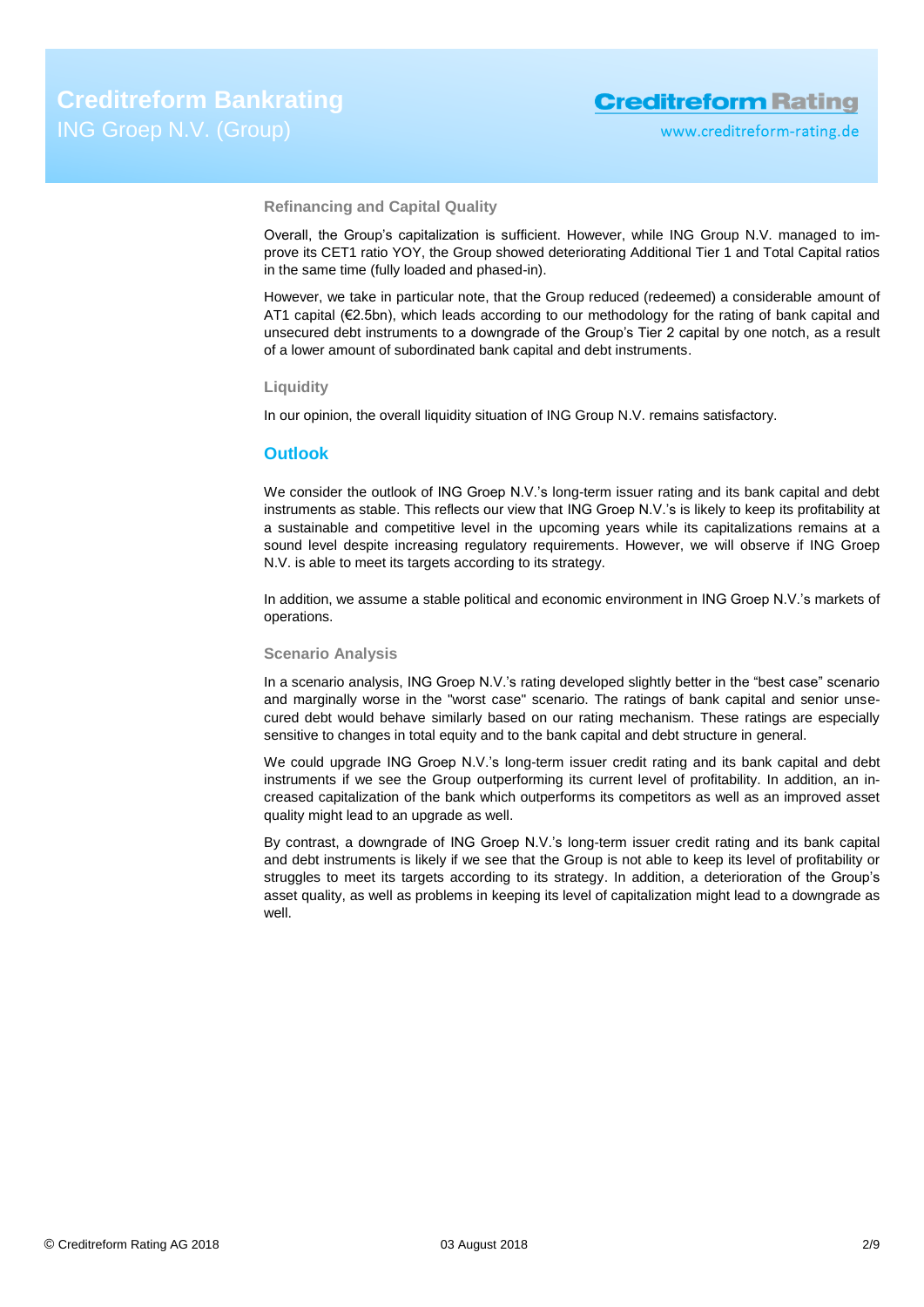www.creditreform-rating.de

# **CRA's rating actions at a glance**

ING Groep N.V. as parent of ING Bank NV:

- Long-Term Issuer Rating affirmed at 'A', stable outlook
- Short-term rating affirmed at 'L2'
- Senior unsecured debt instruments affirmed at 'A'<br>• Tier 2 capital downgraded to 'BBB-' from 'BBB'
- Tier 2 capital downgraded to 'BBB-' from 'BBB'
- AT1 capital affirmed at 'BB+'

## ING Belgium SA/NV:

- Long-Term Issuer Rating set to 'A', stable outlook
- Short-term rating set to 'L2'
- Senior unsecured debt instruments set to 'A'
- Tier 2 capital set to 'BBB-'
- AT1 capital set to 'BB+'

# ING-DiBa AG:

- Long-Term Issuer Rating set to 'A', stable outlook
- Short-term rating set to 'L2'
- Senior unsecured debt instruments set to 'A'
- Tier 2 capital set to 'BBB-'
- AT1 capital set to 'BB+'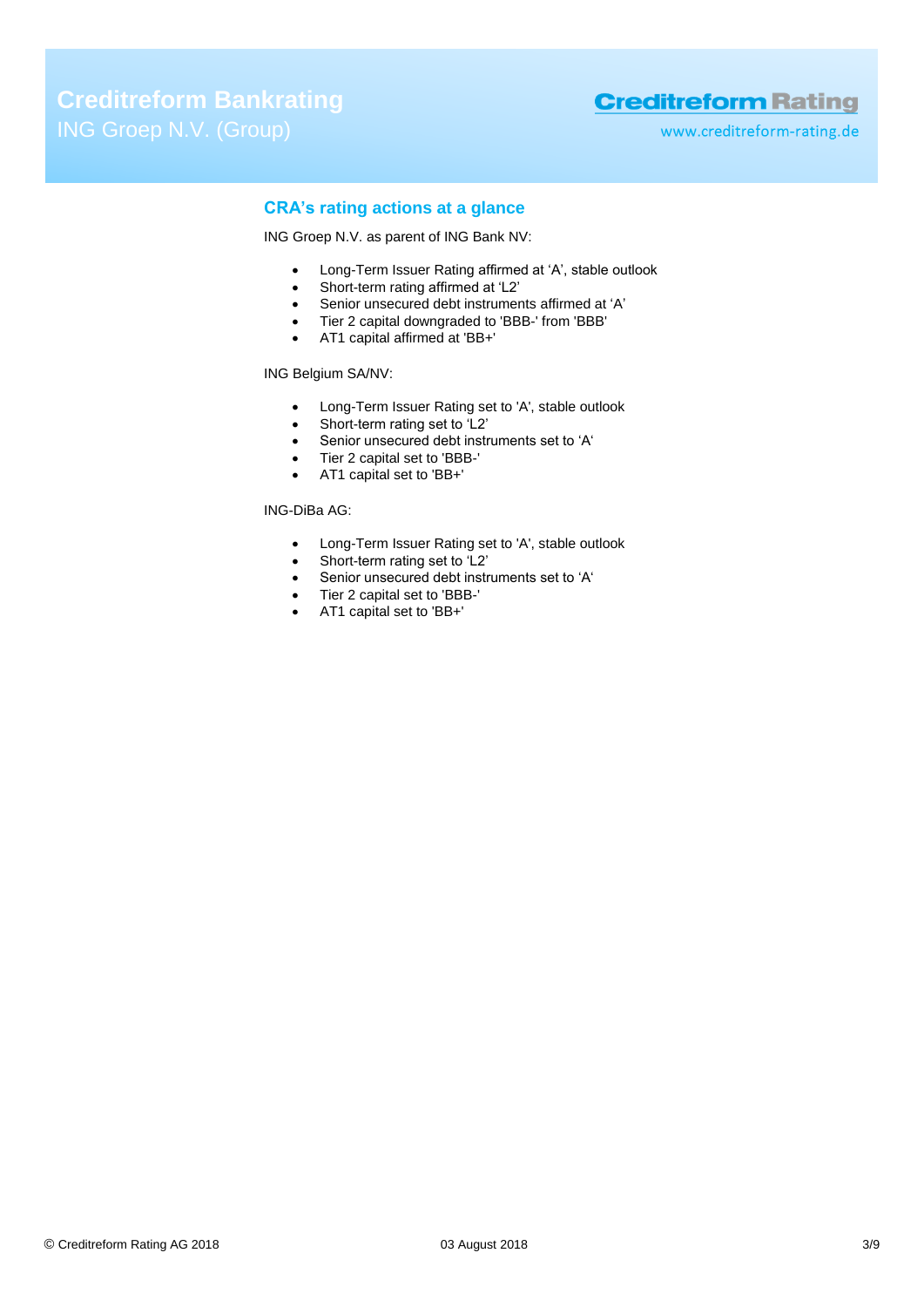# **Ratings Detail**

## **Bank ratings**

The bank ratings are dependent on a host of quantitative and qualitative factors. An improvement in either sub-category may result in a higher rating score.

LT Issuer / Outlook / Short-Term **A / stable / L2**

# **Bank Capital and Debt Instruments Ratings**

The ratings for bank capital and debt instruments are inter alia dependent on subordination and relative size of the instrument class, based on the long-term issuer rating of the bank.

| Senior unsecured debt:   |      |
|--------------------------|------|
| Tier 2 (T2):             | BBB- |
| Additional Tier 1 (AT1): | BB+  |

# **Ratings Detail and History**

| <b>Ratings</b>                                      |                    |                         |                     |
|-----------------------------------------------------|--------------------|-------------------------|---------------------|
| <b>Bank Issuer Ratings</b>                          |                    |                         |                     |
| <b>Instruments</b>                                  | <b>Rating Date</b> | <b>Publication Date</b> | Ratings             |
| LT Issuer / Outlook / Short-Term (Initial Rating)   | 23.02.2018         | 05.03.2018              | $A /$ stable $/ L2$ |
| LT Issuer / Outlook / Short-Term                    | 03.08.2018         | 24.08.2018              | A / stable / L2     |
|                                                     |                    |                         |                     |
| <b>Bank Capital and Debt Instruments</b>            |                    |                         |                     |
| Type                                                | <b>Rating Date</b> | <b>Publication Date</b> | Ratings             |
| Senior Unsecured / T2 / AT1 (Initial Rating)        | 23.02.2018         | 05.03.2018              | BBB/BB+<br>A /      |
| Senior Unsecured / T <sub>2</sub> / AT <sub>1</sub> | 03.08.2018         | 24.08.2018              | $A / BBB - / BB +$  |
|                                                     |                    |                         |                     |

| Subsidiaries of the Bank                |                    |                         |                     |
|-----------------------------------------|--------------------|-------------------------|---------------------|
| Type                                    | <b>Rating Date</b> | <b>Publication Date</b> | Ratings             |
| <b>ING Belgium SA/NV</b>                |                    |                         |                     |
| LT Issuer / Outlook / Short-Term        | 03.08.2018         | 24.08.2018              | $A /$ stable $/ L2$ |
| Senior Unsecured / T <sub>2</sub> / AT1 | 03.08.2018         | 24.08.2018              | $A / BBB - / BB +$  |
| ING-DiBa AG                             |                    |                         |                     |
| LT Issuer / Outlook / Short-Term        | 03.08.2018         | 24.08.2018              | $A /$ stable $/ L2$ |
| Senior Unsecured / T2 / AT1             | 03.08.2018         | 24.08.2018              | $A / BBB - / BB +$  |

**Figure 1: Ratings Detail and History**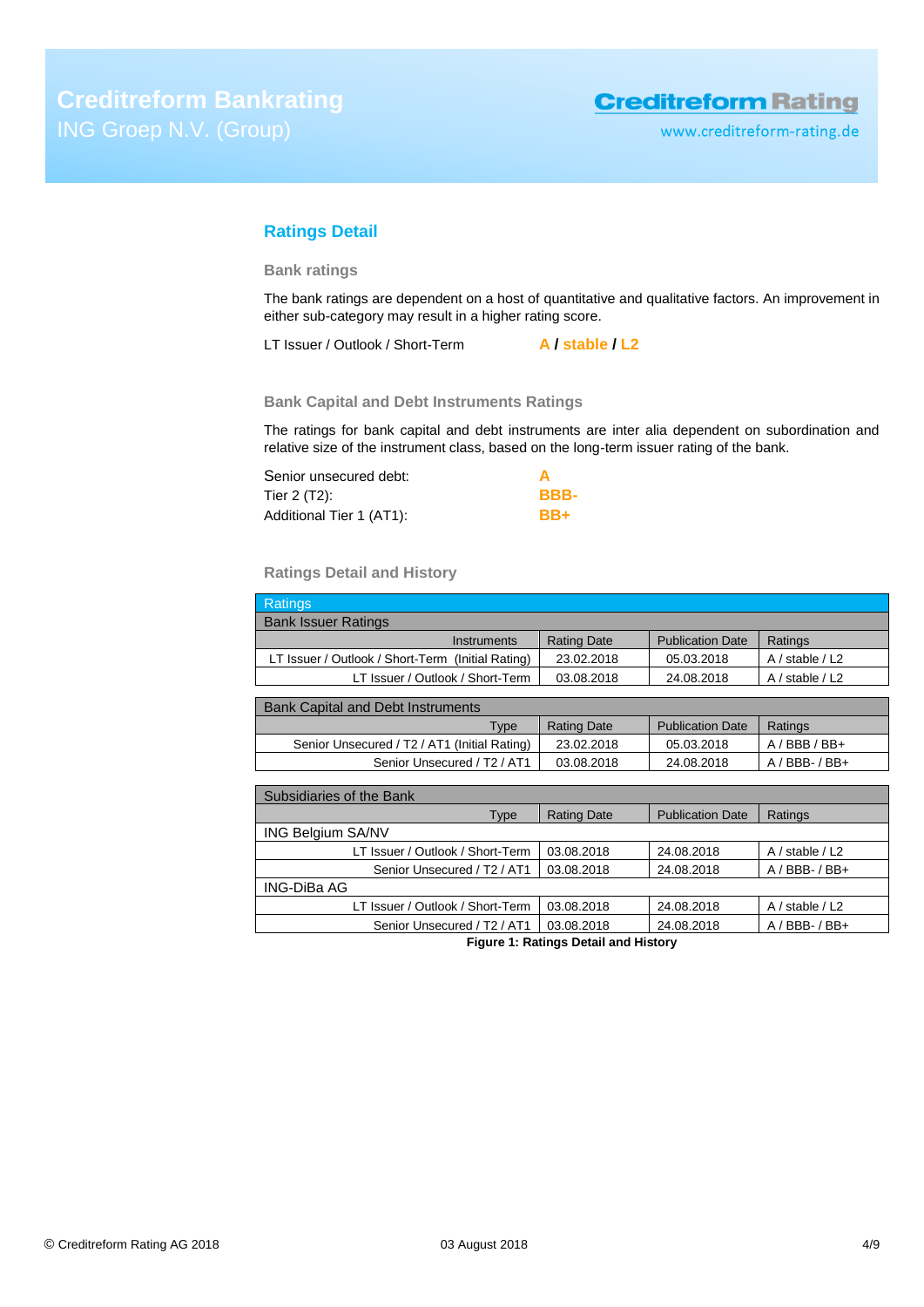# **Creditreform Bankrating**

# **Creditreform Rating**

www.creditreform-rating.de

# **Appendix**

| <b>Income Statement</b>                  | 2014           | %     | 2015       | %     | 2016       | %     | 2017       | %     |
|------------------------------------------|----------------|-------|------------|-------|------------|-------|------------|-------|
| Income ( $\epsilon$ 000)                 |                |       |            |       |            |       |            |       |
| Net Interest Income                      | 12,304,000     | 80.0% | 12,561,000 | 75.2% | 13,241,000 | 76.6% | 13,714,000 | 77.6% |
| Net Fee & Commission Income              | 2,293,000      | 14.9% | 2,318,000  | 13.9% | 2,433,000  | 14.1% | 2,710,000  | 15.3% |
| Net Insurance Income                     | $\overline{0}$ | 0.0%  | $\Omega$   | 0.0%  | 0          | 0.0%  | $\Omega$   | 0.0%  |
| <b>Net Trading Income</b>                | 501,000        | 3.3%  | 1,473,000  | 8.8%  | 1,314,000  | 7.6%  | 740,000    | 4.2%  |
| <b>Equity Accounted Results</b>          | 138,000        | 0.9%  | 95,000     | 0.6%  | 70,000     | 0.4%  | 81.000     | 0.5%  |
| Dividends from Equity Instruments        | 36,000         | 0.2%  | 63,000     | 0.4%  | 71,000     | 0.4%  | 80,000     | 0.5%  |
| <b>Rental Revenue</b>                    | 6.000          | 0.0%  | 4,000      | 0.0%  | 4,000      | 0.0%  | 3,000      | 0.0%  |
| Lease and Rental Revenue                 | 5,000          | 0.0%  | 2,000      | 0.0%  | 2,000      | 0.0%  | 2,000      | 0.0%  |
| Other Income                             | 95,000         | 0.6%  | 191,000    | 1.1%  | 155,000    | 0.9%  | 348,000    | 2.0%  |
| <b>Operating Income</b>                  | 15,378,000     | 100%  | 16,707,000 | 100%  | 17,290,000 | 100%  | 17,678,000 | 100%  |
| Expenses (€000)                          |                |       |            |       |            |       |            |       |
| Depreciation and Amortisation            | 576,000        | 5.8%  | 598,000    | 6.4%  | 517,000    | 5.5%  | 498,000    | 5.1%  |
| <b>Personnel Expense</b>                 | 5,788,000      | 58.6% | 4,972,000  | 53.5% | 5,039,000  | 53.2% | 5,202,000  | 53.0% |
| Occupancy & Equipment                    | 239,000        | 2.4%  | 281,000    | 3.0%  | 310,000    | 3.3%  | 307,000    | 3.1%  |
| <b>Tech &amp; Communications Expense</b> | 764.000        | 7.7%  | 809,000    | 8.7%  | 788,000    | 8.3%  | 787,000    | 8.0%  |
| Marketing and Promotion Expense          | 405,000        | 4.1%  | 418,000    | 4.5%  | 404,000    | 4.3%  | 455,000    | 4.6%  |
| <b>Other Provisions</b>                  | 469,000        | 4.7%  | 172,000    | 1.8%  | 370,000    | 3.9%  | 162,000    | 1.7%  |
| <b>Other Expense</b>                     | 1,639,000      | 16.6% | 2,050,000  | 22.0% | 2,047,000  | 21.6% | 2,400,000  | 24.5% |
| <b>Operating Expense</b>                 | 9,880,000      | 100%  | 9,299,000  | 100%  | 9,475,000  | 100%  | 9,811,000  | 100%  |
| Operating Profit & Impairment (€000)     |                |       |            |       |            |       |            |       |
| <b>Pre-impairment Operating Profit</b>   | 5,498,000      |       | 7,408,000  |       | 7,815,000  |       | 7,867,000  |       |
| Asset Writedowns                         | 1,682,000      |       | 1,508,000  |       | 1,097,000  |       | 697,000    |       |
| Net Income (€000)                        |                |       |            |       |            |       |            |       |
| Non-recurring Revenue                    | 195,000        |       | 399,000    |       | 217,000    |       | 98,000     |       |
| Non-recurring Expense                    | 304.000        |       | 127,000    |       | 1,032,000  |       | 0          |       |
| <b>Pre-tax Profit</b>                    | 3,707,000      |       | 6,172,000  |       | 5,903,000  |       | 7,268,000  |       |
| Income Tax Expense                       | 971,000        | 26.2% | 1,637,000  | 26.5% | 1,618,000  | 27.4% | 2,281,000  | 31.4% |
| <b>Discontinued Operations</b>           | $-1,296,000$   |       | $-122,000$ |       | 441,000    |       | $\Omega$   |       |
| <b>Net Profit</b>                        | 1,440,000      |       | 4,413,000  |       | 4,726,000  |       | 4,987,000  |       |

### **Figure 2: Group income statement (Source: S&P Global Market Intelligence)**

| Income Ratios (%)               | 2014      | %         | 2015  | $\frac{96}{5}$ | 2016  | %       | 2017  | $\frac{96}{5}$ |
|---------------------------------|-----------|-----------|-------|----------------|-------|---------|-------|----------------|
| Return on Average Assets (ROAA) | <b>NA</b> | <b>NA</b> | 0.40  | <b>NA</b>      | 0.51  | 0.11    | 0.58  | 0.07           |
| Return on Equity (ROAE)         | <b>NA</b> | <b>NA</b> | 8.21  | <b>NA</b>      | 9.51  | 1.31    | 9.83  | 0.31           |
| RoRWA                           | <b>NA</b> | <b>NA</b> | 1.42  | <b>NA</b>      | 1.49  | 0.07    | 1.60  | 0.11           |
| Net Interest Margin             | <b>NA</b> | <b>NA</b> | 1.24  | <b>NA</b>      | 1.46  | 0.22    | 1.63  | 0.17           |
| Cost income Ratio ex. Trading   | 66.41     | <b>NA</b> | 61.04 | $-5.37$        | 59.31 | $-1.73$ | 57.92 | $-1.38$        |
| Cost income Ratio               | 64.25     | <b>NA</b> | 55.66 | $-8.59$        | 54.80 | $-0.86$ | 55.50 | 0.70           |
| Change in 2-Points              |           |           |       |                |       |         |       |                |

# **Figure 3: Group key earnings figures (Source: S&P Global Market Intelligence)**

| Assets (€000)                             | 2014          | %     | 2015          | %     | 2016        | 96.   | 2017        | %     |
|-------------------------------------------|---------------|-------|---------------|-------|-------------|-------|-------------|-------|
| Cash and Balances with Central Banks      | 12,233,000    | 1.0%  | 21,458,000    | 2.1%  | 18.144.000  | 2.1%  | 21,989,000  | 2.6%  |
| Net Loans to Banks                        | 37,119,000    | 3.1%  | 29,988,000    | 3.0%  | 28,858,000  | 3.4%  | 28,811,000  | 3.4%  |
| Net Loans to Customers                    | 756,476,000   | 64.2% | 766,294,000   | 76.2% | 623,984,000 | 73.8% | 645,195,000 | 76.2% |
| <b>Total Securities</b>                   | 188,543,000   | 16.0% | 167,387,000   | 16.7% | 153,432,000 | 18.2% | 131,634,000 | 15.6% |
| <b>Financial Assets</b>                   | 994,371,000   | 84%   | 985,127,000   | 98%   | 824,418,000 | 98%   | 827,629,000 | 98%   |
| <b>Equity Accounted Investments</b>       | 953,000       | 0.1%  | 962,000       | 0.1%  | 1,141,000   | 0.1%  | 1,088,000   | 0.1%  |
| Other Investments                         |               | 0.0%  |               | 0.0%  |             | 0.0%  |             | 0.0%  |
| <b>Insurance Assets</b>                   |               | 0.0%  |               | 0.0%  |             | 0.0%  |             | 0.0%  |
| Non-current Assets HFS & Discontinued Ops | 165,617,000   | 14.1% | 2.224,000     | 0.2%  | 75,000      | 0.0%  | 74,000      | 0.0%  |
| Tangible and Intangible Assets            | 3.835,000     | 0.3%  | 3,671,000     | 0.4%  | 3.551.000   | 0.4%  | 3.335.000   | 0.4%  |
| <b>Tax Assets</b>                         | 1.434.000     | 0.1%  | 1.136.000     | 0.1%  | 1.314.000   | 0.2%  | 1.142.000   | 0.1%  |
| <b>Total Other Assets</b>                 | 12.447.000    | 1.1%  | 12.113.000    | 1.2%  | 14.582.000  | 1.7%  | 12,948,000  | 1.5%  |
| <b>Total Assets</b>                       | 1.178.657.000 | 100%  | 1.005.233.000 | 100%  | 845,081,000 | 100%  | 846,216,000 | 100%  |

**Figure 4: Development of assets**

**(Source: S&P Global Market Intelligence)**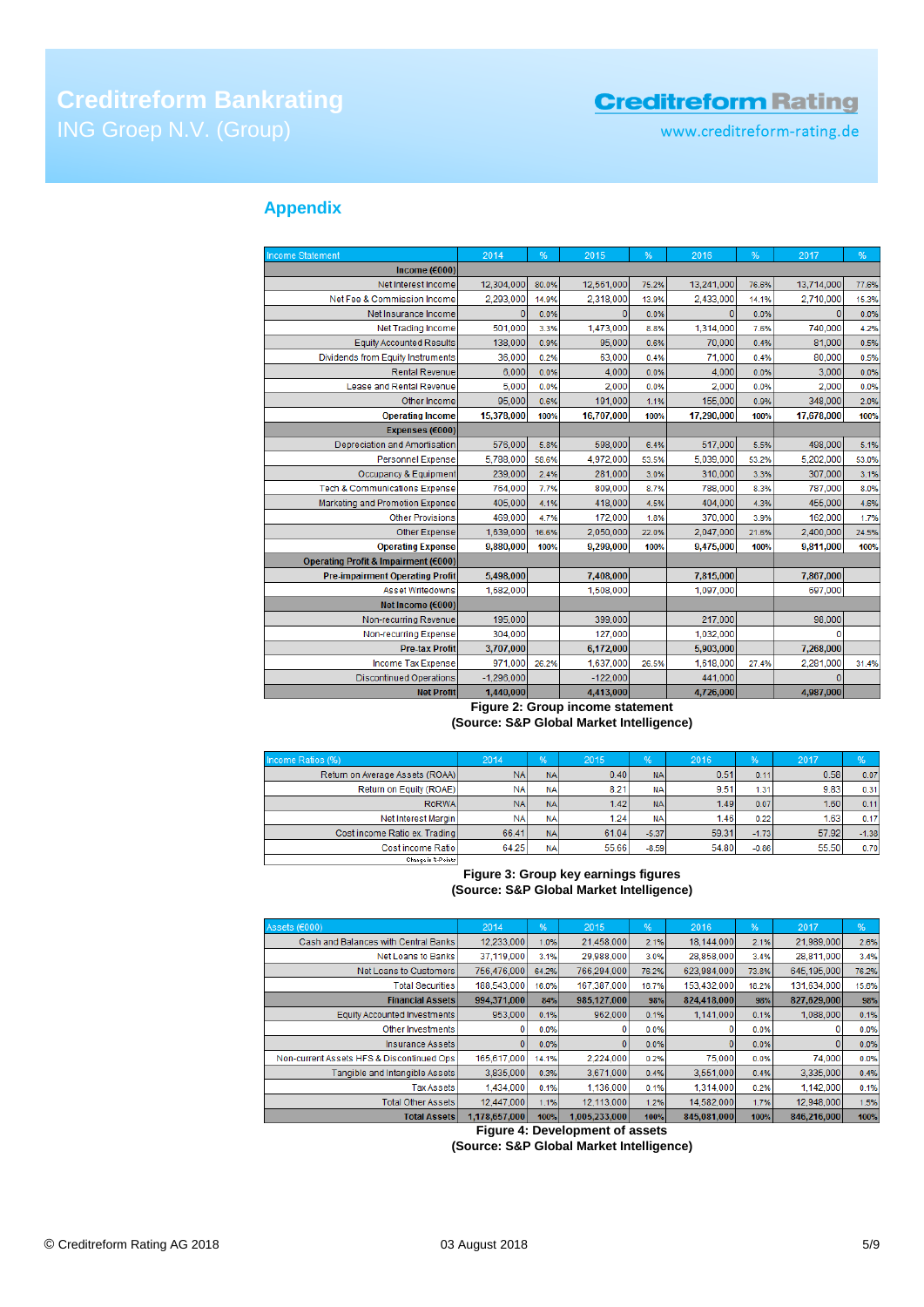# **Creditreform Bankrating**

# **Creditreform Rating**

www.creditreform-rating.de

| Asset-Quality (%)                     | 2014      | %         | 2015  | %         | 2016  | %       | 2017  | %        |
|---------------------------------------|-----------|-----------|-------|-----------|-------|---------|-------|----------|
| Non-Performing Loans (NPL) / Loans    | 2.40      | <b>NA</b> | 2.19  | $-0.21$   | 2.41  | 0.23    | 2.17  | $-0.24$  |
| NPL / RWA                             | 5.62      | <b>NA</b> | 4.77  | $-0.85$   | 4.33  | $-0.45$ | 4.03  | $-0.30$  |
| Potential Problem Loans / NPL         | 23.62     | <b>NA</b> | 26.90 | 3.28      | 58.26 | 31.37   | 46.86 | $-11.40$ |
| Reserves / Impaired Loans             | 35.46     | <b>NA</b> | 37.66 | 2.20      | 38.08 | 0.42    | 36.17 | $-1.91$  |
| Net Write-offs / Risk-adjusted Assets | <b>NA</b> | <b>NA</b> | 0.52  | <b>NA</b> | 0.44  | $-0.08$ | 0.39  | $-0.05$  |
| Risk-weighted Assets/ Assets          | 25.51     | <b>NA</b> | 31.95 | 6.44      | 37.19 | 5.25    | 36.62 | $-0.57$  |
|                                       |           |           |       |           |       |         |       |          |

**Figure 5: Development of asset quality** 

**(Source: S&P Global Market Intelligence)**

| Liabilities (€000)                          | 2014          | %         | 2015          | %         | 2016        | %        | 2017        | %     |
|---------------------------------------------|---------------|-----------|---------------|-----------|-------------|----------|-------------|-------|
| <b>Total Deposits from Banks</b>            | 29,999,000    | 2.7%      | 33,813,000    | 3.5%      | 31,964,000  | 4.0%     | 36,821,000  | 4.6%  |
| <b>Total Deposits from Customers</b>        | 707,834,000   | 63.2%     | 703,437,000   | 73.5%     | 561,664,000 | 70.7%    | 583,446,000 | 73.4% |
| <b>Total Debt</b>                           | 164,313,000   | 14.7%     | 155,251,000   | 16.2%     | 135,900,000 | 17.1%    | 126,704,000 | 15.9% |
| Derivative Liabilities                      | 54,059,000    | 4.8%      | 45,160,000    | 4.7%      | 42,834,000  | 5.4%     | 28,244,000  | 3.6%  |
| Securities Sold, not yet Purchased          | 4,658,000     | 0.4%      | 3,773,000     | 0.4%      | 1,975,000   | 0.2%     | 601,000     | 0.1%  |
| <b>Other Financial Liabilities</b>          | o             | 0.0%      |               | 0.0%      | $\Omega$    | 0.0%     | o           | 0.0%  |
| <b>Total Financial Liabilities</b>          | 960,863,000   | 86%       | 941,434,000   | 98%       | 774,337,000 | 97%      | 775,816,000 | 98%   |
| <b>Insurance Liabilities</b>                |               | 0.0%      |               | 0.0%      | o           | 0.0%     |             | 0.0%  |
| Non-current Liab. HFS & Discontinued Ops    | 142,132,000   | 12.7%     |               | 0.0%      | 0           | 0.0%     | o           | 0.0%  |
| Unit-Linked Insurance and Investment Contr. | n             | 0.0%      | 0             | 0.0%      | $\Omega$    | 0.0%     | $\Omega$    | 0.0%  |
| <b>Tax Liabilities</b>                      | 1,310,000     | 0.1%      | 1.233,000     | 0.1%      | 1,465,000   | 0.2%     | 1,502,000   | 0.2%  |
| Non-current Asset Retirement Obligations    | 777,000       | 0.1%      | 596,000       | 0.1%      | 608,000     | 0.1%     | 563,000     | 0.1%  |
| <b>Other Provisions</b>                     | 1.017.000     | 0.1%      | 964,000       | 0.1%      | 2,028,000   | 0.3%     | 1,713,000   | 0.2%  |
| <b>Total Other Liabilities</b>              | 13,142,000    | 1.2%      | 12,536,000    | 1.3%      | 16,244,000  | 2.0%     | 15,501,000  | 1.9%  |
| <b>Total Liabilities</b>                    | 1,119,241,000 | 95.0%     | 956,763,000   | 95.2%     | 794,682,000 | 94.0%    | 795,095,000 | 94.0% |
| <b>Total Equity</b>                         | 59,416,000    | 5.0%      | 48,470,000    | 4.8%      | 50,399,000  | 6.0%     | 51,121,000  | 6.0%  |
| <b>Total Passiva</b>                        | 1,178,657,000 | 100%      | 1,005,233,000 | 100%      | 845,081,000 | 100%     | 846,216,000 | 100%  |
| Deposits from Customers Growth*             | <b>NA</b>     | <b>NA</b> | $-0.62$       | <b>NA</b> | $-20.15$    | $-19.53$ | 3.88        | 24.03 |
| Change in %-Points                          |               |           |               |           |             |          |             |       |

# **Figure 6: Development of refinancing and capital adequacy (Source: S&P Global Market Intelligence)**

| Capital (€000)                            | 2014        | %         | 2015        | %       | 2016        | %       | 2017        | %       |
|-------------------------------------------|-------------|-----------|-------------|---------|-------------|---------|-------------|---------|
| <b>Total Capital</b>                      | 43.834.000  | <b>NA</b> | 54.325.000  | 23.93   | 60.765.000  | 11.85   | 57.410.000  | $-5.52$ |
| <b>Total Risk-weighted Assets</b>         | 300.648.000 | <b>NA</b> | 321.135.000 | 6.81    | 314.325.000 | $-2.12$ | 309.887.000 | $-1.41$ |
| Capital Ratios (%)                        |             |           |             |         |             |         |             |         |
| Core Tier 1 Ratio                         | 13.49       | <b>NA</b> | 12.94       | $-0.55$ | 14.15       | 1.21    | 14.71       | 0.56    |
| <b>Tier 1 Ratio</b>                       | 13.49       | <b>NA</b> | 14.45       | 0.97    | 16.34       | 1.89    | 16.24       | $-0.10$ |
| <b>Total Capital Ratio</b>                | 14.58       | <b>NA</b> | 16.92       | 2.34    | 19.33       | 2.42    | 18.53       | $-0.81$ |
| Leverage Ratio                            | 3.40        | <b>NA</b> | 4.40        | 1.00    | 4.80        | 0.40    | 4.70        | $-0.10$ |
| Fully Loaded: Common Equity Tier 1 Ratio  | 10.48       | <b>NA</b> | 12.70       | 2.22    | 14.18       | 1.48    | 14.70       | 0.52    |
| Fully Loaded: Tier 1 Ratio                | 12.38       | <b>NA</b> | 14.75       | 2.37    | 16.63       | 1.88    | 16.37       | $-0.26$ |
| Fully Loaded: Risk-weighted Capital Ratio | 15.53       | <b>NA</b> | 17.45       | 1.92    | 19.68       | 2.24    | 19.14       | $-0.55$ |
| <b>Total Equity/ Total Assets</b>         | 5.04        | <b>NA</b> | 4.82        | $-0.22$ | 5.96        | 1.14    | 6.04        | 0.08    |
| Change in %-Points                        |             |           |             |         |             |         |             |         |

# **Figure 7: Development of capital ratios (Source: S&P Global Market Intelligence)**

| Liquidity (%)             | 2014       | %         | 2015      |           | 2016      | 96        | 2017   |           |
|---------------------------|------------|-----------|-----------|-----------|-----------|-----------|--------|-----------|
| Liquidity Coverage Ratiol | <b>NAI</b> | <b>NA</b> | <b>NA</b> | <b>NA</b> | <b>NA</b> | <b>NA</b> | 114,00 | <b>NA</b> |
| Interbank Ratio           | 123.73     | 123.73    | 88.69     | $-35.05$  | 90.28     | 1.60      | 78.25  | $-12.04$  |
| Loan to Deposit (LTD)     | 106.87     | 106.87    | 108.94    | 2.06      | 111.10    | 2.16      | 110.58 | $-0.51$   |
| Change in Z-Points        |            |           |           |           |           |           |        |           |

### **Figure 8: Development of liquidity**

# **(Source: S&P Global Market Intelligence and ING Groep NV Pillar III Report 2017)**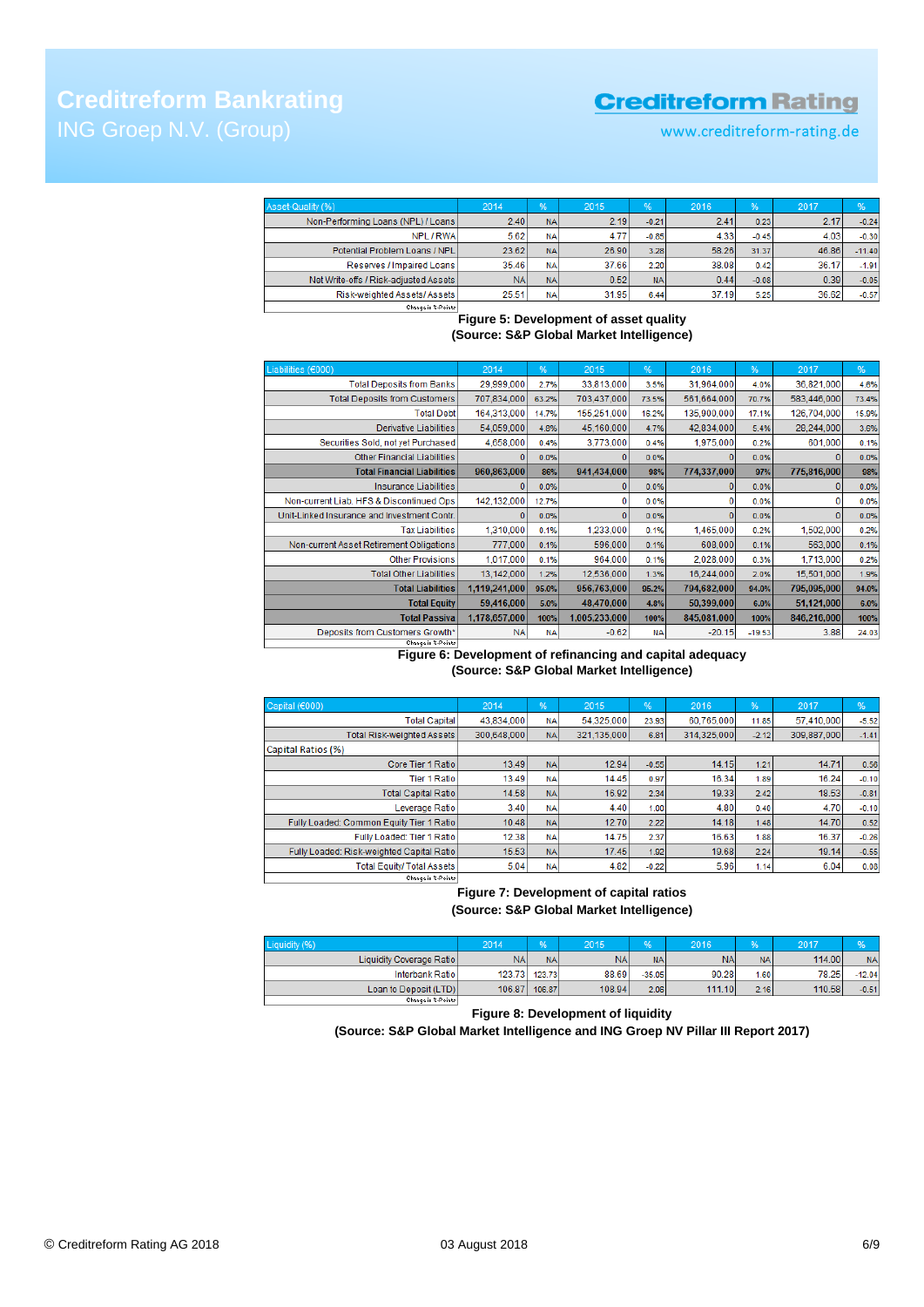### **Regulatory**

Creditreform Rating AG was neither commissioned by the rating object nor by any other third party for the rating. The analysis took place on a voluntary basis by Creditreform Rating AG and is to be described in the regulatory sense as an unsolicited rating.

The rating is based on publicly available information and internal evaluation methods for the rated bank. The quantitative analysis is based mainly on the latest annual accounts, interim reports, other investor relations information of the bank, and calculated key figures by S&P Global Market Intelligence. Subject to a peer group analysis were 35 competing institutes.

The information and documents processed met the requirements of the rating system of Creditreform Rating AG as published on the website www.creditreform-rating.de. The rating was carried out on the basis of the rating methodology for unsolicited bank ratings as well as the methodology for the rating of bank capital and unsecured debt instruments in conjunction with Creditreform`s basic document "Rating Criteria and Definitions".

On 03 August 2018, the rating was presented by the analysts to the rating committee and adopted in a resolution.

The rating result was communicated to ING Groep N.V and its subsidiaries, and the preliminary rating report was made available to the bank. There was no change in the rating score.

The rating is subject to one-year monitoring from the rating date and is valid until withdrawal of the rating. Within this period, the rating can be updated. At the latest after one year, a monitoring is required to maintain the validity of the rating.

In 2011, Creditreform Rating AG was registered within the European Union according to EU Regulation 1060/2009 (CRA-Regulation). Based on this registration, Creditreform Rating AG (CRA) is permitted to issue credit ratings within the EU, and is obligated to comply with the provisions of the CRA-Regulation.

### **Conflict of Interests**

No conflicts of interest were identified during the rating process that might influence the analyses and judgements of the rating analysts involved nor any other natural persons whose services are placed at the disposal or under the control of Creditreform Rating AG and who are directly involved in credit rating activities or in approving credit ratings and rating outlooks.

In the event of providing ancillary services to the rated entity, CRA will disclose all ancillary services in the credit rating report.

#### **Rules on the Presentation of Credit Ratings and Rating Outlooks**

The approval of credit ratings and rating outlooks follows our internal policies and procedures. In line with our 'Rating Committee' policy, all credit ratings and rating outlooks are approved by a rating committee based on the principle of unanimity.

To prepare this credit rating, CRA has used the following substantially material sources:

- 1. Transaction structure and participants
- 2. Transaction documents
- 3. Issuance documents

There are no other attributes and limitations of the credit rating or rating outlook other than those displayed on the CRA website. Furthermore, CRA considers satisfactory the quality and extent of information available on the rated entity. In regard to the rated entity Creditreform Rating AG regarded the available historical data as sufficient.

Between the time of disclosure of the credit rating to the rated entity and the public disclosure, no amendments were made to the credit rating.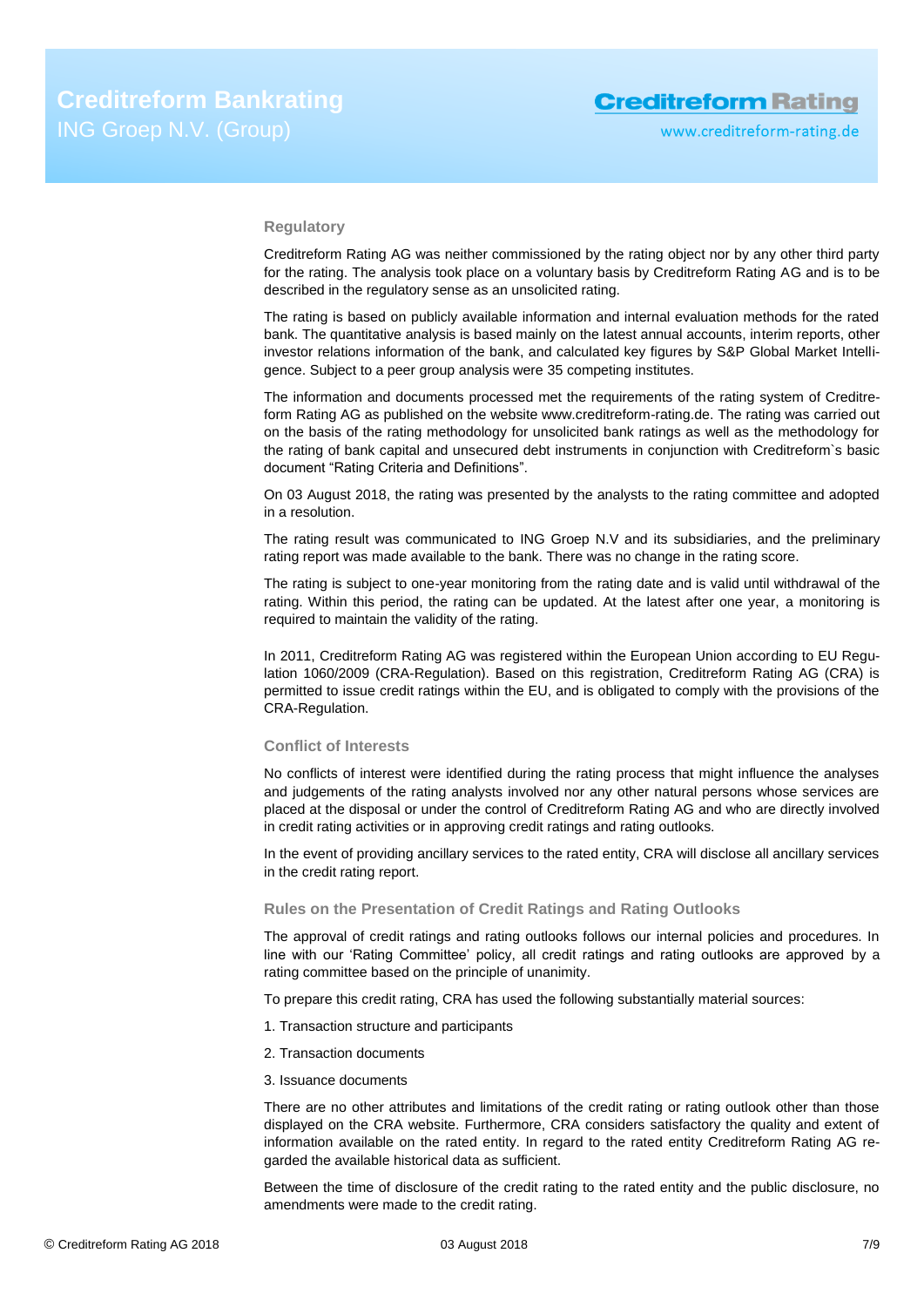www.creditreform-rating.de

The 'Basic Data' information card indicates the principal methodology or version of methodology that was used in determining the rating, with a reference to its comprehensive description.

In cases where the credit rating is based on more than one methodology or where reference only to the principal methodology might cause investors to overlook other important aspects of the credit rating, including any significant adjustments and deviations, Creditreform Rating AG explains this fact in the rating report and indicates how the different methodologies or other aspects are taken into account in the credit rating. This information is integrated in the credit rating report.

The meaning of each rating category, the definition of default or recovery and any appropriate risk warning, including a sensitivity analysis of the relevant key rating assumptions such as mathematical or correlation assumptions, accompanied by worst-case scenario credit ratings and best-case scenario credit ratings are explained.

The date at which the credit rating was initially released for distribution and the date when it was last updated including any rating outlooks is indicated clearly and prominently in the 'Basic Data' card as a "rating action"; initial release is indicated as "initial rating", other updates are indicated as an "update", "upgrade" or "downgrade", "not rated", "confirmed", "selective default" or "default".

In the case of a rating outlook, the time horizon is provided during which a change in the credit rating is expected. This information is available within 'Basic Data' information card.

In accordance to Article 11 (2) EU-Regulation (EC) No 1060/2009, a registered or certified credit rating agency shall make available, in a central repository established by ESMA, information on its historical performance data including the rating transition frequency and information about credit ratings issued in the past and on their changes. Requested data are available at the ESMA website: https://cerep.esma.europa.eu/cerep-web/statistics/defaults.xhtml.

An explanatory statement of the meaning of Creditreform`s default rates are available in the credit rating methodologies disclosed on the website.